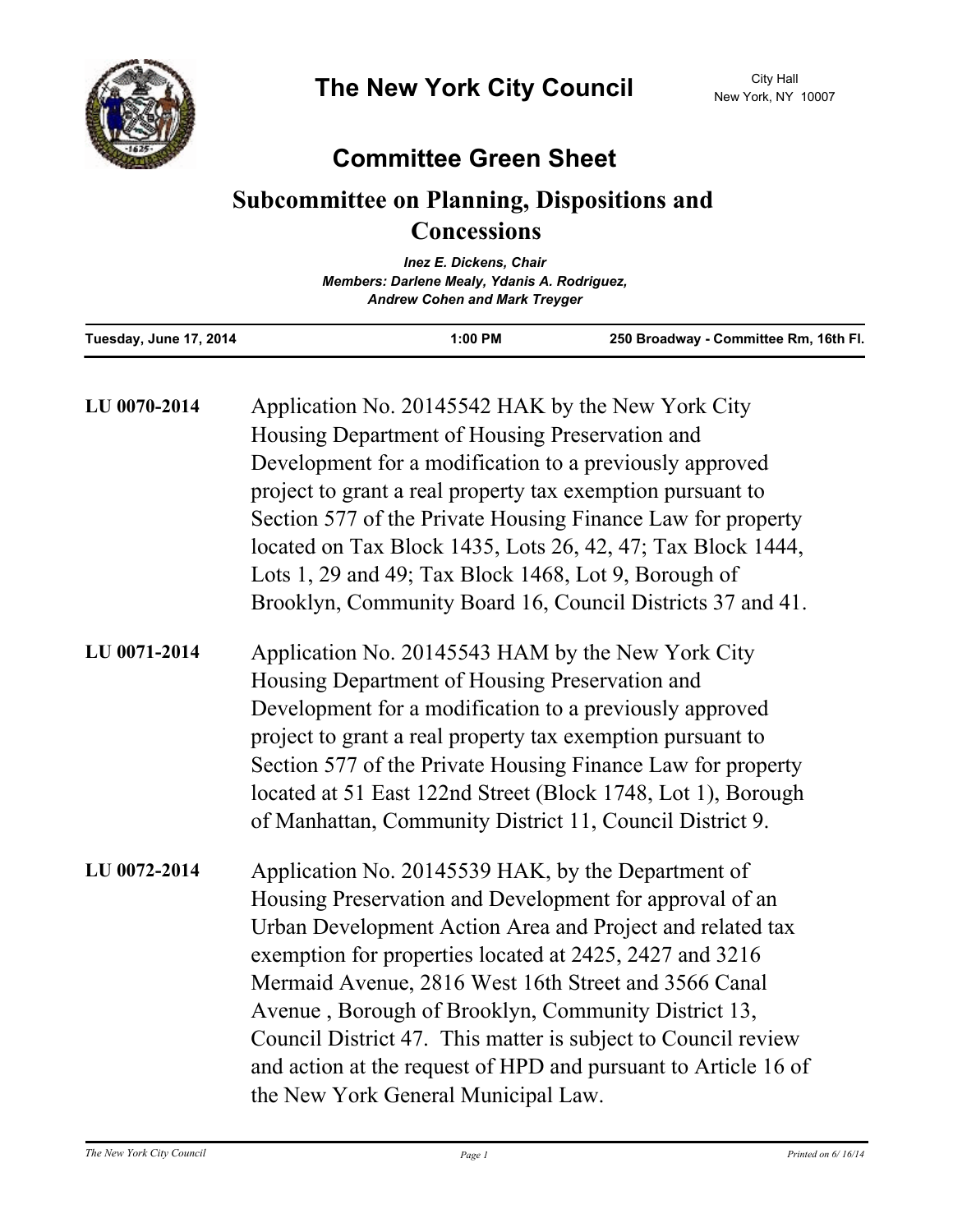| LU 0075-2014 | Application No. C 140233 HAM submitted by the New York<br>City Department of Housing Preservation and Development<br>(HPD) pursuant to Article 16 of the General Municipal Law<br>for approval of Urban Development Action Area and Project<br>for property located at 492 St. Nicholas Avenue (Block 1959,<br>Lot 54) and pursuant to Section 197-c of the New York City<br>Charter for the approval of disposition of such properties, in<br>the Borough of Manhattan, Community District 10, Council<br>District 9.                                                                                     |
|--------------|------------------------------------------------------------------------------------------------------------------------------------------------------------------------------------------------------------------------------------------------------------------------------------------------------------------------------------------------------------------------------------------------------------------------------------------------------------------------------------------------------------------------------------------------------------------------------------------------------------|
| LU 0076-2014 | Application No. C 140238 PQM submitted by the New York<br>City Department of Housing Preservation and Development<br>(HPD) pursuant to Section 197-c of the New York City<br>Charter, for the acquisition of property located at 492 St.<br>Nicholas Avenue (Block 1959, Lot 54), in the Borough of<br>Manhattan, Community District 10, Council District 9. This<br>application is subject to review and action by the Land Use<br>Committee only if appealed to the Council pursuant to<br>$197-d(b)(2)$ of the Charter or called up by a vote of the Council<br>pursuant to 197-d(b)(3) of the Charter. |
| LU 0080-2014 | Application No. 20145598 HAM by the New York City<br>Housing Department of Housing Preservation and<br>Development for a modification to a previously approved<br>project for a grant of a real property tax exemption pursuant to<br>Section 577 of the Private Housing Finance Law for property<br>located at 4, 11, 18 and 22 East 125th Street; 1974 and 1988<br>Madison Avenue; 22 East 127 Street; 1986 Madison Avenue;<br>19 East 127 Street; 2071 Fifth Avenue; 49 East 130th Street;<br>and 9 East 131 Street, in the Borough of the Manhattan,<br>Community District 11, Council District 9.     |

**LU 0083-2014** Application No. 20145589 HAX by the New York City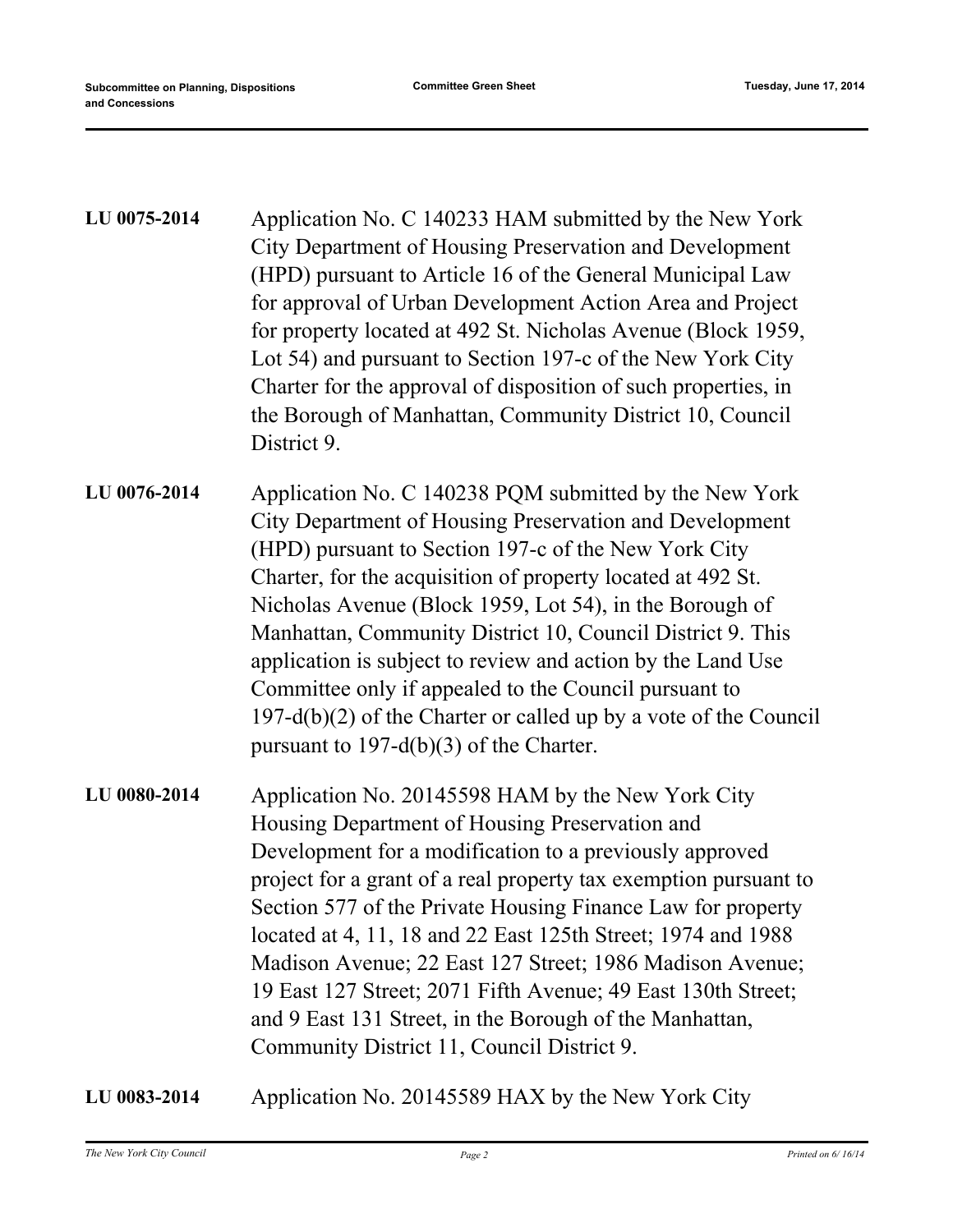Housing Department of Housing Preservation and Development for a grant of a real property tax exemption pursuant to Section 577 of the Private Housing Finance Law for property located at 2005, 2015 and 2027 Monterey Avenue; 1715, 1693, 1665, 1671 and 1687 Vyse Avenue; and 547 and 551 East 178th Street, in the Borough of the Bronx, Community Districts 3 and 6, Council Districts 15 and 17.

Application no. 20145651 HAX submitted by the New York City Housing Department of Housing Preservation and Development for grant of a real property tax exemption pursuant to Section 696 of General Municipal Law for a previously approved Urban Development Action Area and Project for property located at 739, 741, 743 and 745 Brook Avenue (Block 2364, Lots 17, 18, 19 and 21); 3054 Third Avenue (Block 2364, Lot 7); and 3058 Third Avenue (Block 2364, Lot 9), in the Borough of Bronx, Community District 1, Council District 17. **LU 0089-2014**

Application no. 20145652 HAM by the New York City Housing Department of Housing Preservation and Development for (i) approval of the termination of an existing real property tax exemption pursuant to Section 125 of the Private Housing Finance Law for property located at 62-68 East 130th Street (Block 1754, Lots 42, 43, 141 and 142), 1895 Park Avenue (Block 1777, Lot 69) and 123 East 129th Street (Block 1778, Lot 6), in the Borough of Manhattan, Community Board 11, Council District 9; and (ii) consent to the voluntary dissolution of the current owner of such properties pursuant to Section 123(4) of the PHFL. **LU 0090-2014**

Application no. 20145653 HAM submitted by the New York City Housing Department of Housing Preservation and Development for a grant of a real property tax exemption **LU 0091-2014**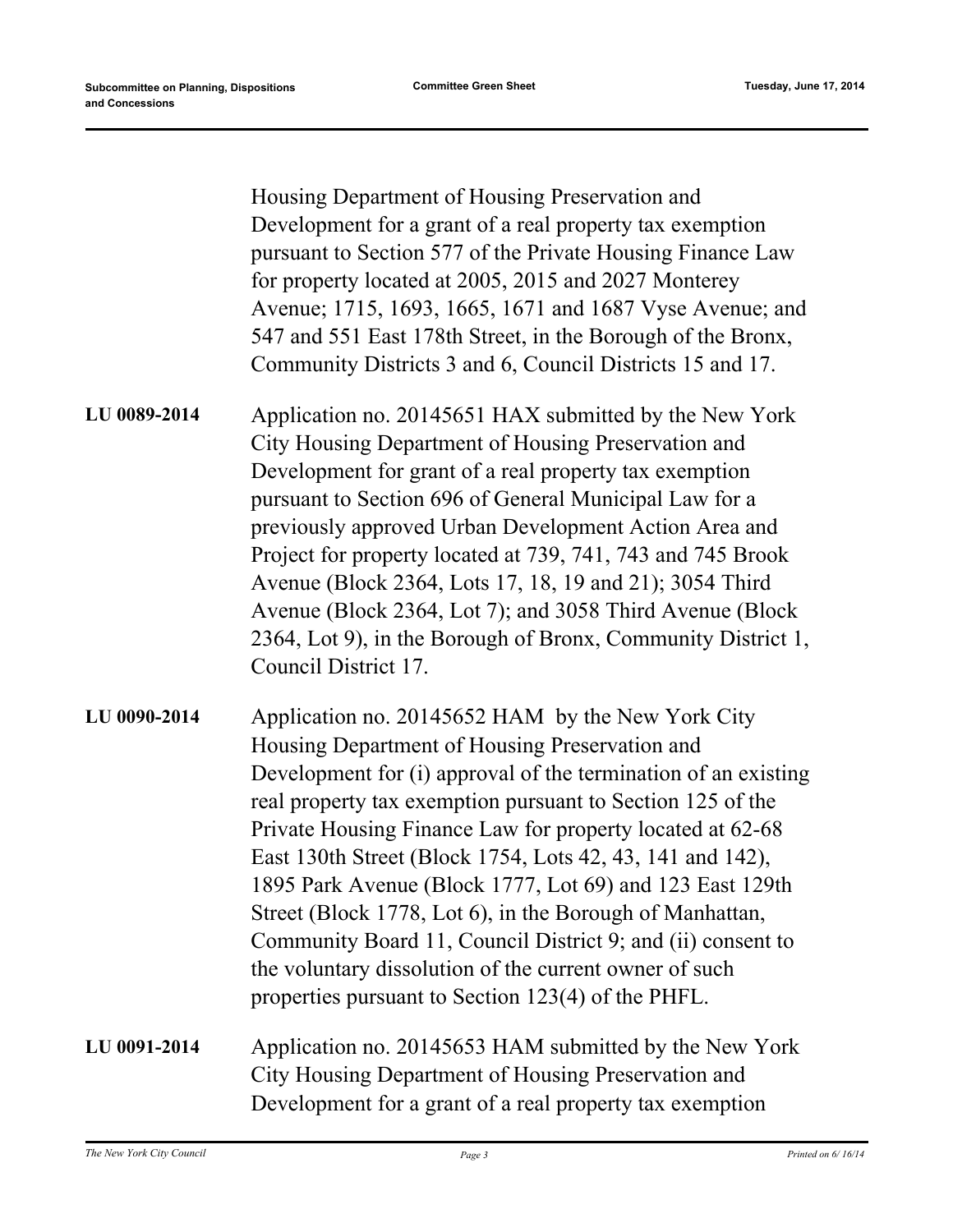pursuant to Section 577 of the Private Housing Finance Law for property located at 123 East 129th Street (Block 1778, Lot 6), in the Borough of Manhattan, Community Board 11, Council District 9.

- Application no. 20145654 HAM submitted by the New York City Housing Department of Housing Preservation and Development for a grant of a real property tax exemption pursuant to Section 577 of the Private Housing Finance Law for property located at 62-68 East 130th Street (Block 1754, Lots 42, 43, 141 and 142); and 1895 Park Avenue (Block 1777, Lot 69), in the Borough of Manhattan, Community Board 11, Council District 9. **LU 0092-2014**
- Application No. C 140278 HAK submitted by the New York City Department of Housing Preservation and Development (HPD) for approval of Urban Development Action Area and Project for property located at 768-770 Decatur Street a.k.a. 1696-1712 Broadway, and pursuant to Section 197-c of the New York City Charter for the approval of disposition of such property to a developer selected by HPD, in the Borough of Brooklyn, Community District 16, Council District 41. **LU 0093-2014**
- Application no. 140277 ZSK submitted by the New York City Housing Department of Housing Preservation and Development pursuant to Section 197-c and 201 of the New York City Charter for the grant of a special permit pursuant to Section 74-902 of the Zoning Resolution to modify Sections 24-111 (Maximum floor area ratio for certain community facility uses) and Section 24-11 (Maximum Floor Area Ratio and Percentage of Lot Coverage) to apply to a non-profit institution with sleeping accommodations for property located at 768-770 Decatur Street a.k.a. 1696-1712 Broadway, in an R6/C1-3 District, Borough of Brooklyn, Community Board **LU 0094-2014**